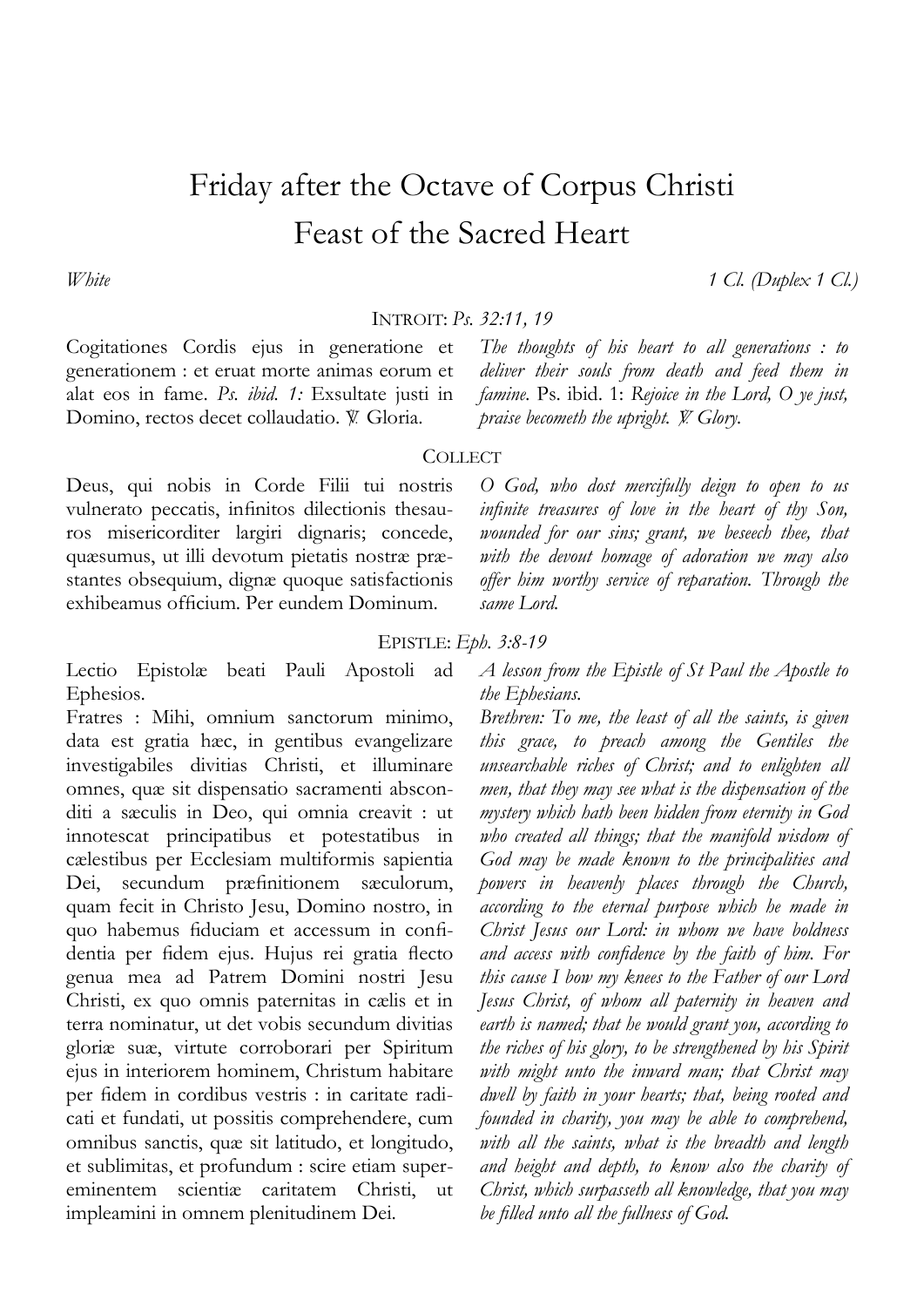Dulcis et rectus Dominus, propter hoc legem dabit delinquentibus in via. V. Diriget mansuetos in judicio, docebit mites vias suas.

*The Lord is sweet and righteous : therefore he will give a law to sinners in the way.* = *He will guide the mild in judgement : he will teach the meek his ways.* 

*Take my yoke upon you and learn of me, because I* 

## ALLELUIA: *Mt. 11:29*

Tollite jugum meum super vos et discite a me, quia mitis sum et humilis Corde, et invenietis requiem animabus vestris.

*am meek, and humble of heart : and you shall find rest to your souls.* 

### GOSPEL: *Jn. 19:31-37*

Sequentia Sancti Evangelii secundum Joannem.

In illo tempore : Judæi (quoniam Parasceve erat), ut non remanerent in cruce corpora sabbato (erat enim magnus dies ille sabbati), rogaverunt Pilatum, ut frangerentur eorum crura, et tollerentur. Venerunt ergo milites : et primi quidem fregerunt crura, et alterius, qui crucifixus est cum eo. Ad Jesum autem cum venissent, ut viderent eum jam mortuum, non fregerunt ejus crura, sed unus militum lancea latus ejus aperuit, et continuo exivit sanguis et aqua. Et qui vidit, testimonium perhibuit : et verum est testimonium ejus. Et ille scit quia vere dicit, ut et vos credatis. Facta sunt enim hæc ut Scriptura impleretur : Os non comminuetis ex eo. Et iterum alia Scriptura dicit : Videbunt in quem transfixerunt.

*Continuation of the holy Gospel according to St John.* 

*At that time. The Jews (because it was the Parasceve), that the bodies might not remain upon the cross on the Sabbath-day (for that was a great Sabbath-day), besought Pilate that their legs might be broken; and that they might be taken away. The soldiers therefore came; and they broke the legs of the first, and of the other that was crucified with him. But after they were come to Jesus, when they saw that he was already dead, they did not break his legs. But one of the soldiers with a spear opened his side; and immediately there came out blood and water. And he that saw it hath given testimony, and his testimony is true. And he knoweth that he saith true, that you also may believe. For these things were done that the Scripture might be fulfilled: You shall not break a bone of him. And again another Scripture saith: They shall look on him whom they pierced.* 

# OFFERTORY: *Ps. 68:21*

Improperium expectavit cor meum et miseriam, et sustinui qui simul mecum contristaretur et non fuit : consolantem me quæsivi et non inveni.

*My heart hath expected reproach and misery, and I looked for one that would grieve together with me, but there was none : and for one that would comfort me, and I found none.* 

#### **SECRET**

Respice, quæsumus, Domine, ad ineffabilem cordis dilecti Filii tui caritatem : ut quod offerimus sit tibi munus acceptum et nostrorum expiatio delictorum. Per eundem Dominum.

*Look we beseech thee, O Lord, on the love beyond words of the heart of thy dear Son, so that our offering may be to thee an acceptable gift and to us the expiation of our sins. Through the same.*